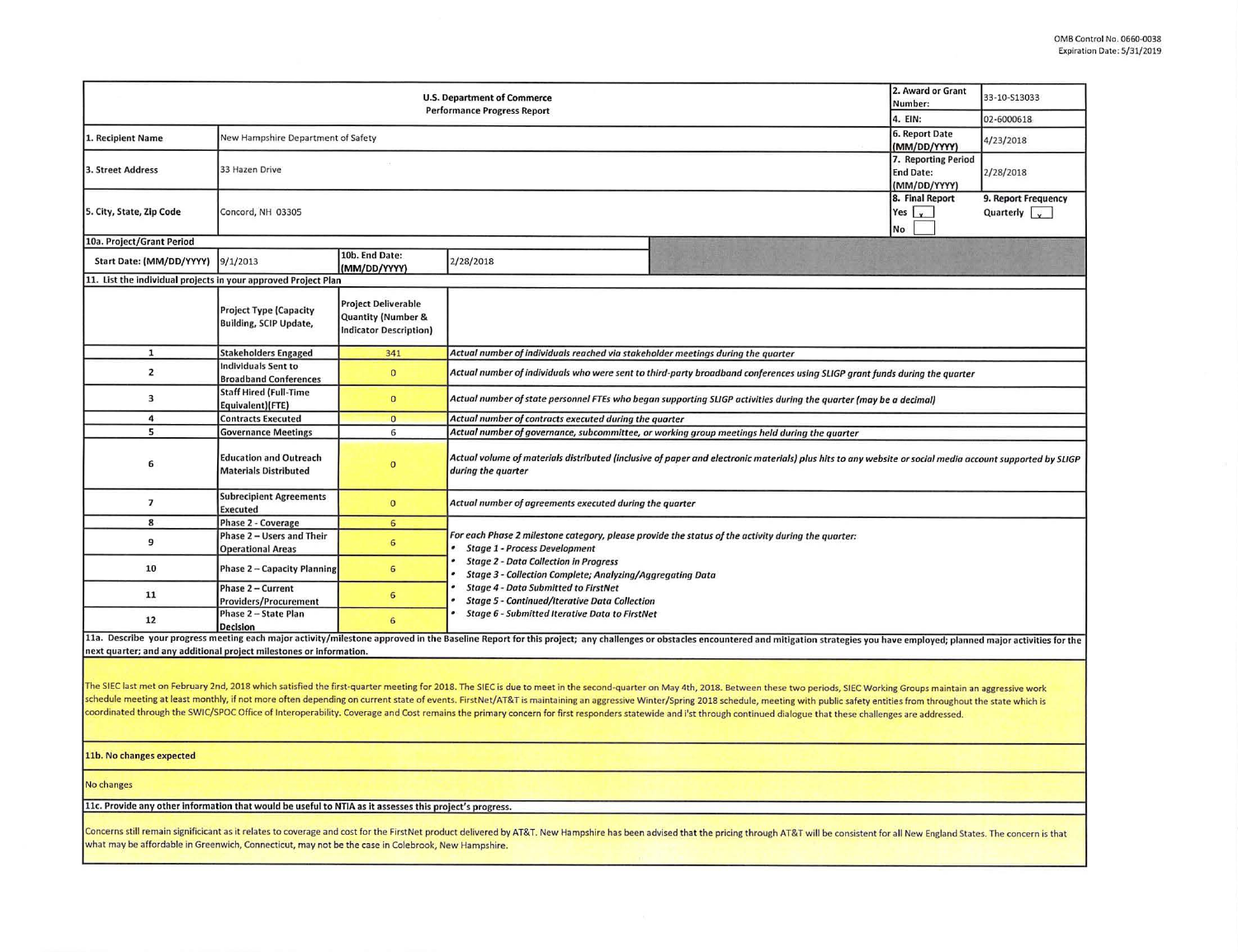| 11d. Describe any success stories or best practices you have identified. Please be as specific as possible.                                                                                                                   |                            |                                                                                                                                                                     |                                     |                                                                                   |                         |                   |                                           |                                         |                             |  |  |  |  |
|-------------------------------------------------------------------------------------------------------------------------------------------------------------------------------------------------------------------------------|----------------------------|---------------------------------------------------------------------------------------------------------------------------------------------------------------------|-------------------------------------|-----------------------------------------------------------------------------------|-------------------------|-------------------|-------------------------------------------|-----------------------------------------|-----------------------------|--|--|--|--|
|                                                                                                                                                                                                                               |                            |                                                                                                                                                                     |                                     |                                                                                   |                         |                   |                                           |                                         |                             |  |  |  |  |
|                                                                                                                                                                                                                               |                            |                                                                                                                                                                     |                                     |                                                                                   |                         |                   |                                           |                                         |                             |  |  |  |  |
| Coordination of all FirstNet/AT&T meetings with Public Safety entities in New Hampshire are scheduled through the SWIC/SPOC. The presentation made by FirstNet/AT&T is introduced by the SWIC/SPOC where statewide commitment |                            |                                                                                                                                                                     |                                     |                                                                                   |                         |                   |                                           |                                         |                             |  |  |  |  |
| SIEC and the State's Governamnce Model is explained and emphasized.                                                                                                                                                           |                            |                                                                                                                                                                     |                                     |                                                                                   |                         |                   |                                           |                                         |                             |  |  |  |  |
|                                                                                                                                                                                                                               |                            |                                                                                                                                                                     |                                     |                                                                                   |                         |                   |                                           |                                         |                             |  |  |  |  |
|                                                                                                                                                                                                                               |                            |                                                                                                                                                                     |                                     |                                                                                   |                         |                   |                                           |                                         |                             |  |  |  |  |
|                                                                                                                                                                                                                               |                            |                                                                                                                                                                     |                                     |                                                                                   |                         |                   |                                           |                                         |                             |  |  |  |  |
| 12. Personnel                                                                                                                                                                                                                 |                            |                                                                                                                                                                     |                                     |                                                                                   |                         |                   |                                           |                                         |                             |  |  |  |  |
| 12a. If the project is not fully staffed, describe how any lack of staffing may impact the project's time line and when the project will be fully staffed.                                                                    |                            |                                                                                                                                                                     |                                     |                                                                                   |                         |                   |                                           |                                         |                             |  |  |  |  |
| N/A                                                                                                                                                                                                                           |                            |                                                                                                                                                                     |                                     |                                                                                   |                         |                   |                                           |                                         |                             |  |  |  |  |
|                                                                                                                                                                                                                               |                            |                                                                                                                                                                     |                                     |                                                                                   |                         |                   |                                           |                                         |                             |  |  |  |  |
| <b>Job Title</b>                                                                                                                                                                                                              | FTE%                       | 12b. Staffing Table - Please include all staff that have contributed time to the project. Please do not remove individuals from this table.<br>Project (s) Assigned |                                     |                                                                                   |                         |                   |                                           |                                         |                             |  |  |  |  |
| <b>SWIC</b>                                                                                                                                                                                                                   | 0.65                       | Management and coordination of grant project activities                                                                                                             |                                     |                                                                                   |                         |                   |                                           |                                         | Change                      |  |  |  |  |
| <b>Program Specialist IV</b>                                                                                                                                                                                                  | 0.01                       | <b>Financial Tracking and Reporting</b>                                                                                                                             |                                     |                                                                                   |                         |                   |                                           |                                         |                             |  |  |  |  |
| <b>Informational Representative</b>                                                                                                                                                                                           | 0.5                        |                                                                                                                                                                     |                                     | Web development, social media outreach programs, newletters, general SPOC support |                         |                   |                                           |                                         |                             |  |  |  |  |
|                                                                                                                                                                                                                               |                            |                                                                                                                                                                     |                                     |                                                                                   |                         |                   |                                           |                                         |                             |  |  |  |  |
|                                                                                                                                                                                                                               |                            |                                                                                                                                                                     |                                     |                                                                                   |                         |                   |                                           |                                         |                             |  |  |  |  |
| 13. Subcontracts (Vendors and/or Subrecipients)                                                                                                                                                                               |                            |                                                                                                                                                                     |                                     |                                                                                   |                         |                   |                                           |                                         |                             |  |  |  |  |
| 13a. Subcontracts Table - Include all subcontractors. The totals from this table must equal the "Subcontracts Total" in Question 14f.                                                                                         |                            |                                                                                                                                                                     |                                     |                                                                                   |                         |                   |                                           |                                         |                             |  |  |  |  |
|                                                                                                                                                                                                                               |                            |                                                                                                                                                                     | Type                                | RFP/RFQ Issued (Y/N)                                                              | Contract                |                   |                                           | <b>Total Federal Funds</b><br>Allocated | <b>Total Matching Funds</b> |  |  |  |  |
| Name                                                                                                                                                                                                                          | <b>Subcontract Purpose</b> |                                                                                                                                                                     | (Vendor/Subrec.)                    |                                                                                   | <b>Executed</b>         | <b>Start Date</b> | <b>End Date</b>                           |                                         | <b>Allocated</b>            |  |  |  |  |
|                                                                                                                                                                                                                               |                            |                                                                                                                                                                     |                                     |                                                                                   | (Y/N)                   |                   |                                           |                                         |                             |  |  |  |  |
| <b>Data Collection Activities</b>                                                                                                                                                                                             | <b>Consulting Services</b> |                                                                                                                                                                     | <b>Mission Critical</b><br>Partners | Y                                                                                 | Y                       | 2/10/2005         | 6/30/2016                                 | \$192,898.00                            | \$0.00                      |  |  |  |  |
|                                                                                                                                                                                                                               |                            |                                                                                                                                                                     |                                     |                                                                                   |                         |                   |                                           |                                         |                             |  |  |  |  |
|                                                                                                                                                                                                                               |                            |                                                                                                                                                                     |                                     |                                                                                   |                         |                   |                                           |                                         |                             |  |  |  |  |
| 13b. Describe any challenges encountered with vendors and/or subrecipients.                                                                                                                                                   |                            |                                                                                                                                                                     |                                     |                                                                                   |                         |                   |                                           |                                         |                             |  |  |  |  |
|                                                                                                                                                                                                                               |                            |                                                                                                                                                                     |                                     |                                                                                   |                         |                   |                                           |                                         |                             |  |  |  |  |
| None at this time                                                                                                                                                                                                             |                            |                                                                                                                                                                     |                                     |                                                                                   |                         |                   |                                           |                                         |                             |  |  |  |  |
| 14. Budget Worksheet                                                                                                                                                                                                          |                            |                                                                                                                                                                     |                                     |                                                                                   |                         |                   |                                           |                                         |                             |  |  |  |  |
| Columns 2, 3 and 4 must match your current project budget for the entire award, which is the SF-424A on file.                                                                                                                 |                            |                                                                                                                                                                     |                                     |                                                                                   |                         |                   |                                           |                                         |                             |  |  |  |  |
| Only list matching funds that the Department of Commerce has already approved.                                                                                                                                                |                            |                                                                                                                                                                     |                                     |                                                                                   |                         |                   |                                           |                                         |                             |  |  |  |  |
| Project Budget Element (1)<br>a. Personnel Salaries                                                                                                                                                                           |                            |                                                                                                                                                                     |                                     | <b>Approved Matching</b>                                                          | <b>Total Budget (4)</b> |                   | <b>Federal Funds Expended</b>             | <b>Approved Matching</b>                | <b>Total funds Expended</b> |  |  |  |  |
|                                                                                                                                                                                                                               |                            | <b>Federal Funds Awarded (2)</b>                                                                                                                                    |                                     | Funds (3)                                                                         |                         |                   | (5)                                       | <b>Funds Expended (6)</b>               | (7)                         |  |  |  |  |
|                                                                                                                                                                                                                               |                            | \$264,038.00                                                                                                                                                        |                                     | \$201,776.00                                                                      | \$465,814.00            |                   | \$31,239.20                               | \$208,527.26                            | \$239,766,46                |  |  |  |  |
| b. Personnel Fringe Benefits                                                                                                                                                                                                  |                            | \$106,347.00                                                                                                                                                        |                                     | \$15,812.00                                                                       | \$122,159.00            |                   | \$2,502.70                                | \$16,483,27                             | \$18,985.97                 |  |  |  |  |
| c. Travel                                                                                                                                                                                                                     |                            | \$59,460.00                                                                                                                                                         |                                     | \$1,035.00                                                                        | \$60,495.00             |                   | \$16,819.50                               | \$406.45                                | \$17,225.95                 |  |  |  |  |
| d. Equipment                                                                                                                                                                                                                  |                            |                                                                                                                                                                     |                                     |                                                                                   | \$0.00                  |                   |                                           |                                         | \$0.00                      |  |  |  |  |
| e. Materials/Supplies                                                                                                                                                                                                         |                            | \$8,943.00                                                                                                                                                          |                                     | \$1,350.00                                                                        | \$10,293.00             |                   | \$1,570.34                                |                                         | \$1,570.34                  |  |  |  |  |
| Subcontracts Total                                                                                                                                                                                                            |                            | \$360,630.00                                                                                                                                                        |                                     |                                                                                   | \$360,630.00            |                   | \$192,898.00                              |                                         | \$192,898.00                |  |  |  |  |
| g. Other                                                                                                                                                                                                                      |                            | \$21,280.00                                                                                                                                                         |                                     |                                                                                   | \$21,280.00             |                   | \$3,994.47                                |                                         | \$3,994.47                  |  |  |  |  |
| h. Indirect                                                                                                                                                                                                                   |                            | \$59,189.00                                                                                                                                                         |                                     |                                                                                   | \$59,189.00             |                   | \$6,013.19                                |                                         | \$6,013.19                  |  |  |  |  |
| \$879,887.00<br>. Total Costs                                                                                                                                                                                                 |                            |                                                                                                                                                                     | \$219,973.00                        |                                                                                   | \$1,099,860.00          | \$255,037.40      | \$225,416.98                              | \$480,454.38                            |                             |  |  |  |  |
| . % of Total                                                                                                                                                                                                                  |                            | 80%                                                                                                                                                                 |                                     | 20%                                                                               |                         | 100%              | 53%                                       | 47%                                     | 100%                        |  |  |  |  |
| 15. Certification: I certify to the best of my knowledge and belief that this report is correct and complete for performance of activities for the purpose(s) set forth in the award documents.                               |                            |                                                                                                                                                                     |                                     |                                                                                   |                         |                   |                                           |                                         |                             |  |  |  |  |
| 16a. Typed or printed name and title of Authorized Certifying Official:                                                                                                                                                       |                            |                                                                                                                                                                     |                                     |                                                                                   |                         |                   | 16c. Telephone (area<br>code, number, and |                                         |                             |  |  |  |  |
|                                                                                                                                                                                                                               |                            |                                                                                                                                                                     |                                     |                                                                                   |                         |                   |                                           | 603-271-7663                            |                             |  |  |  |  |
| Pamela Urban-Morin, Grant Administrator<br>Omnelli Wenn-maria 5-1-1                                                                                                                                                           |                            |                                                                                                                                                                     |                                     |                                                                                   |                         |                   | extension)<br>16d. Email Address:         |                                         |                             |  |  |  |  |
| 16b. Signature of Authorized Certifying Official:                                                                                                                                                                             |                            |                                                                                                                                                                     |                                     |                                                                                   |                         |                   |                                           | Pamela. Urban-Morin@dos.nh.gov          |                             |  |  |  |  |
|                                                                                                                                                                                                                               |                            |                                                                                                                                                                     |                                     |                                                                                   |                         |                   |                                           |                                         |                             |  |  |  |  |
|                                                                                                                                                                                                                               |                            |                                                                                                                                                                     |                                     |                                                                                   |                         |                   | Date:                                     | 4/23/2018                               |                             |  |  |  |  |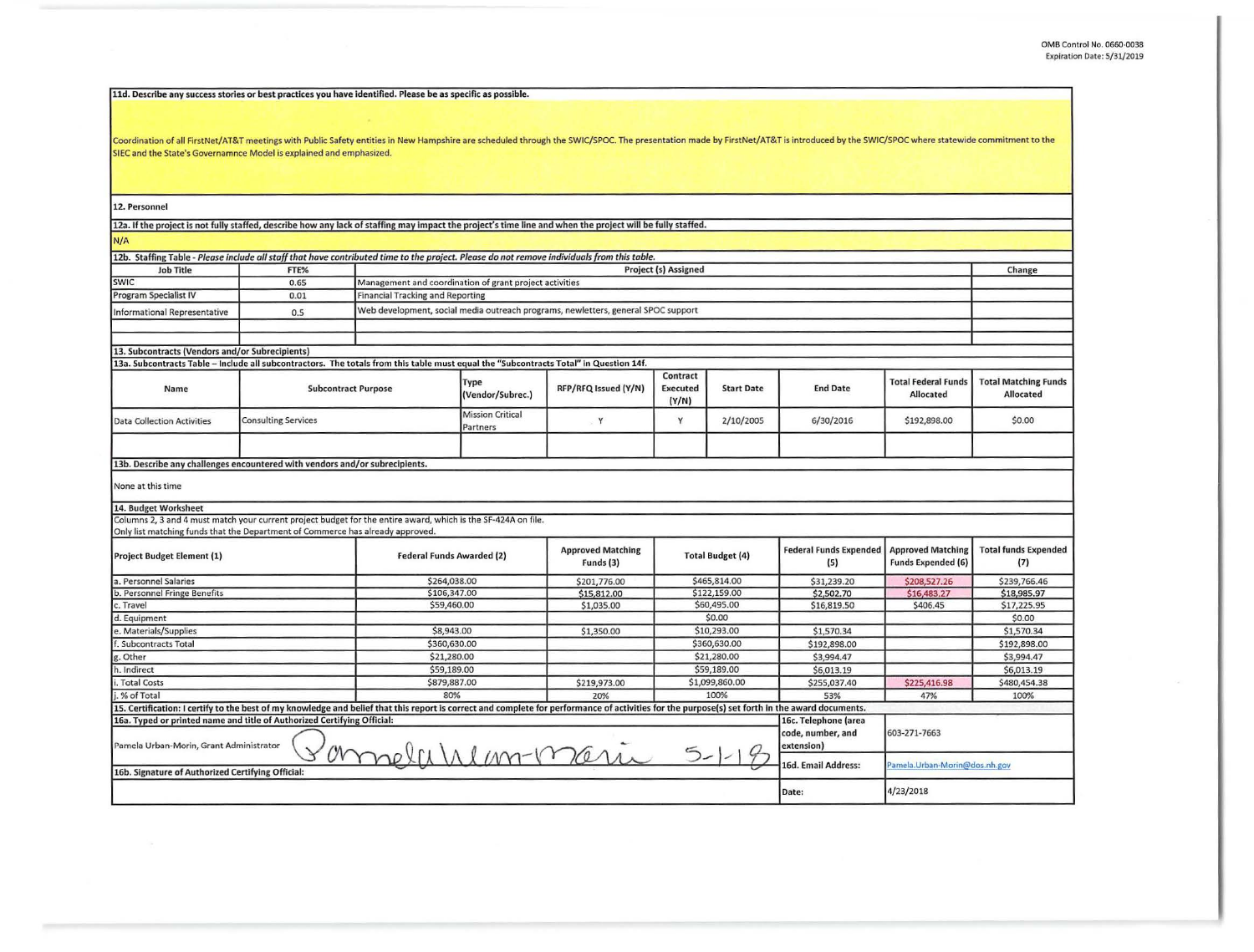Wednesday, January 17, 13:30hrs Radio Frequencies Working Group NHFA Dorm building, Classroom #5.

# Agenda

- Finalize Freq matrix (VHF} revisions and best-practices document for SIEC approval on 2/2 {Rick Todd will be sending the latest matrix edition shortly)
- Discuss/update out-of-band frequency matrix (the last copy I found is attached--clearly it needs to be updated. I have an inquiry in to Manchester & Nashua to confirm what they've programmed--and copying Dave Chase for UHF}.

 $\sim$ 

- Discuss/finalize State Agency radio ID scheme \*\*\*\*STATE AGENCY FOLKS, YOU NEED TO WEIGH-IN!!!\*\*\*\* {The draft scheme was previously sent to the list in November}
- Update on MHT new tactical channel implementation
- Update on DHS grant applications process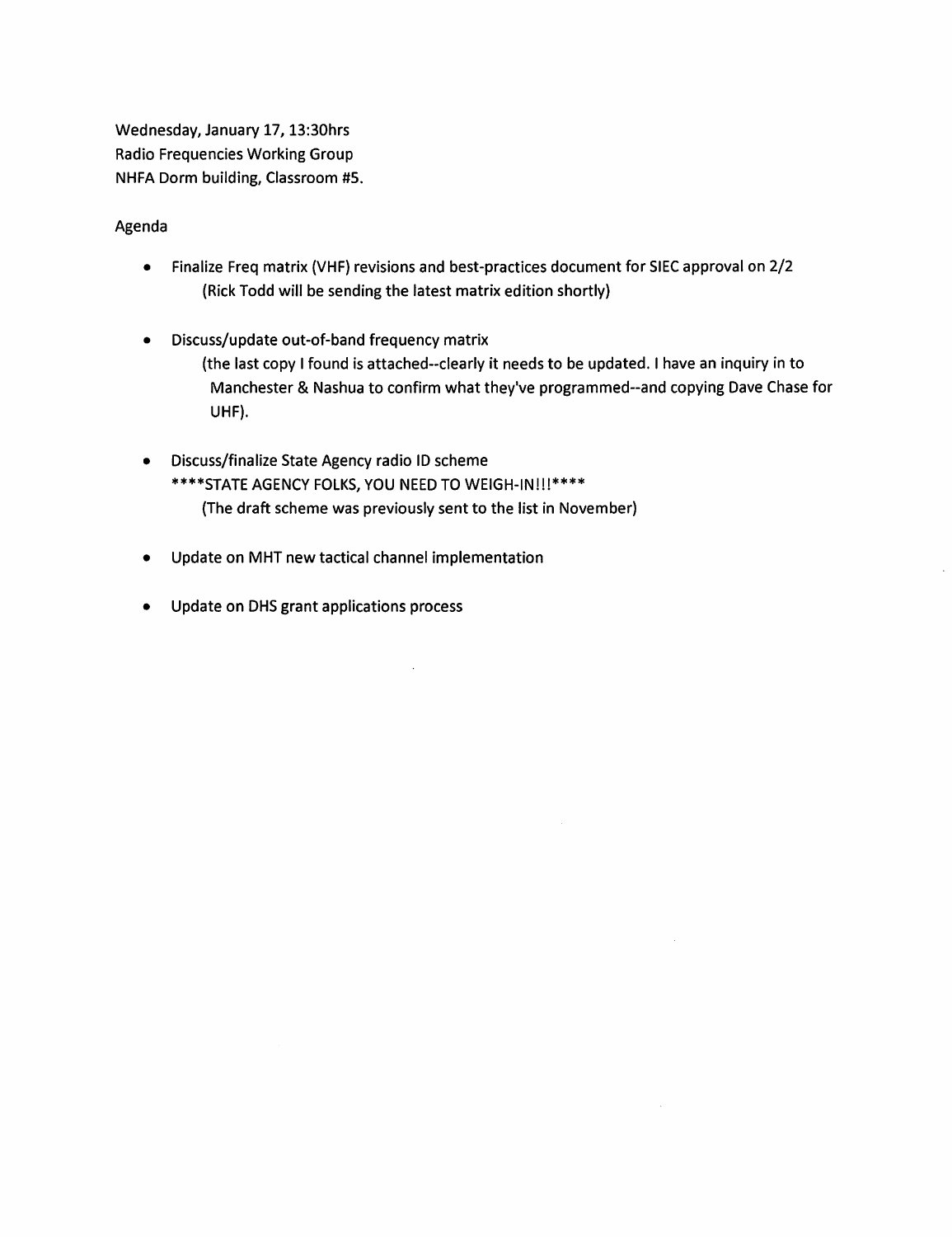# FirstNet/AT&T Meeting January 26, 2018

- 11,000 FirstNet users currently on the network, predominantly those who opted-in early.
- March  $2018$  Core will be available
- Deployables
	- One in North NH to provide service until the network is up and running
	- **2 COAM, state vehicles provided up front. Who manages?**
- WebEx Training for ICAM and App Store, etc.
	- Discussion for governance
	- Possible yearly reminder for people at individual agencies to activate or deactivate users to keep their list current.
- AT&T will report on the number of agencies subscribed in the state
- SIEC should establish and "App Committee" to develop a recommended list. Coverage committee? Pricing committee?
- FirstNet is CJIS enabled they will have to connect an edge router back into the core
- FirstNet will track "reported trouble spots"
- Non-public safety agencies that call to report lack of coverage should be referred to Carol Miller
- AT&T would like to meet quarterly, and in the short term is willing to meet monthly
- AT&T currently has 335 sites in the state, 12 do not have LTE it will be 1-2 years before they have 700 LTE
- Pricing is currently being negotiated with the state. There will be a New England pricing model. A statewide contract that any community or individual will buy off of.
- If you switch your current carrier to AT&T there will be a one-time credit per line.
- Meeting took place recently in Newbury
- AT&T tech partners can come quarterly and demonstrate their equipment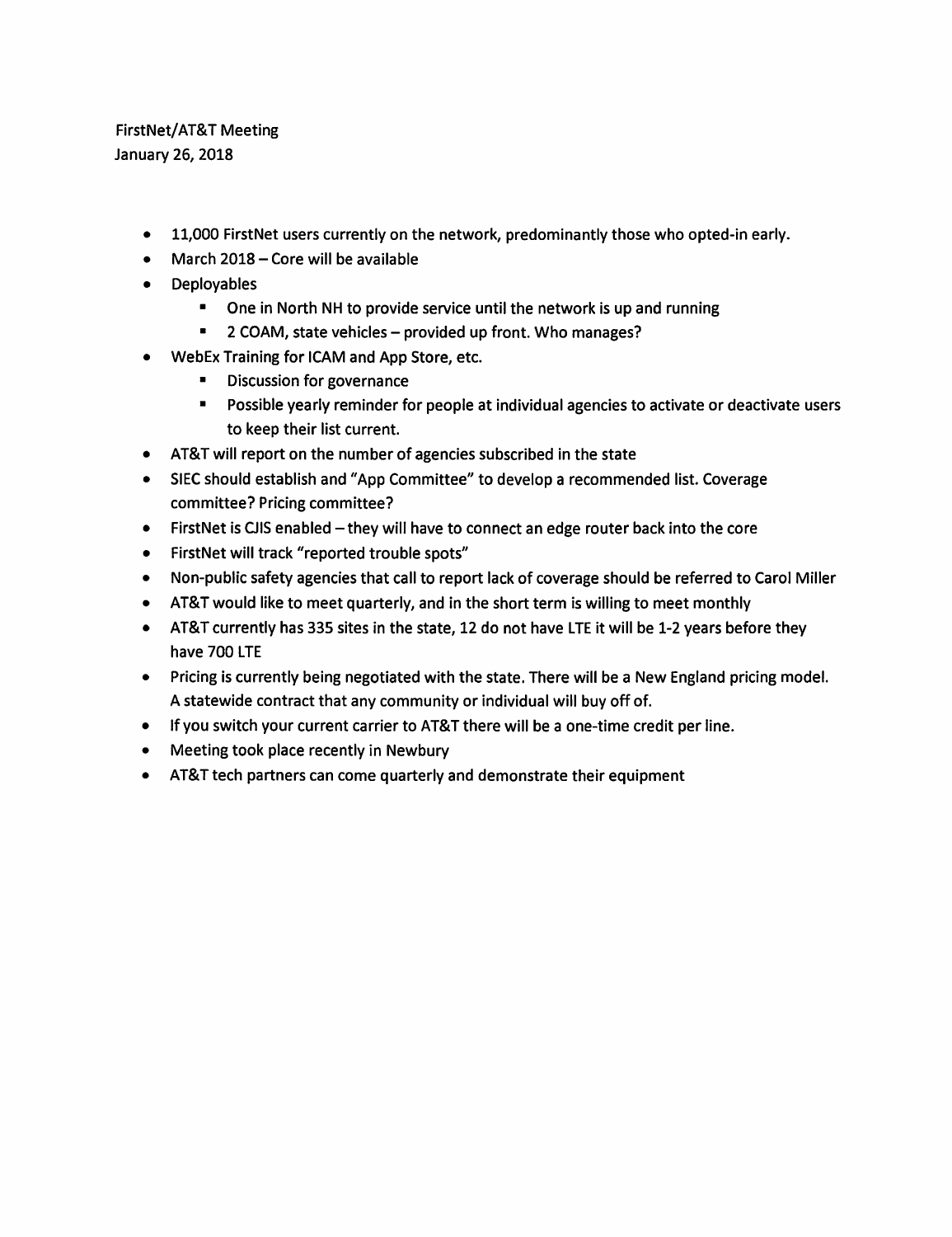**New Hampshire Statewide Interoperability Executive Committee (SIEC) Meeting New Hampshire Department of Safety 2nd Floor Conference Room February 2, 2018 9:00a.m.** 

- I. Welcome and Introduction
- II. Accepting Minutes from September 26<sup>th</sup>, October 5<sup>th</sup> and November 3<sup>rd</sup>.
- III. SIEC Charter Discussion Chairperson Ernie Petrin
- IV. New Hampshire Updates John Stevens, SWIC/SPOC
- V. Working Groups Status Updates
	- Radio Frequency Communications WG Tom Andross
	- Operations WG Chief Mark Doyle
	- Data Communications WG Carol Miller
- VI. FirstNet Presentation Mike Varney, Region 1 Coordinator, FirstNet
- VII. AT&T Presentation-Owen Smith, Regional Vice President-New England, AT&T Bruce Fitzgerald, Principal Consultant- FirstNet, AT&T
- VIII. Next Meeting Date: May 4, 2018 @ 9:00 AM NHFA Classrooms 5 & 6
- IX. Adjourn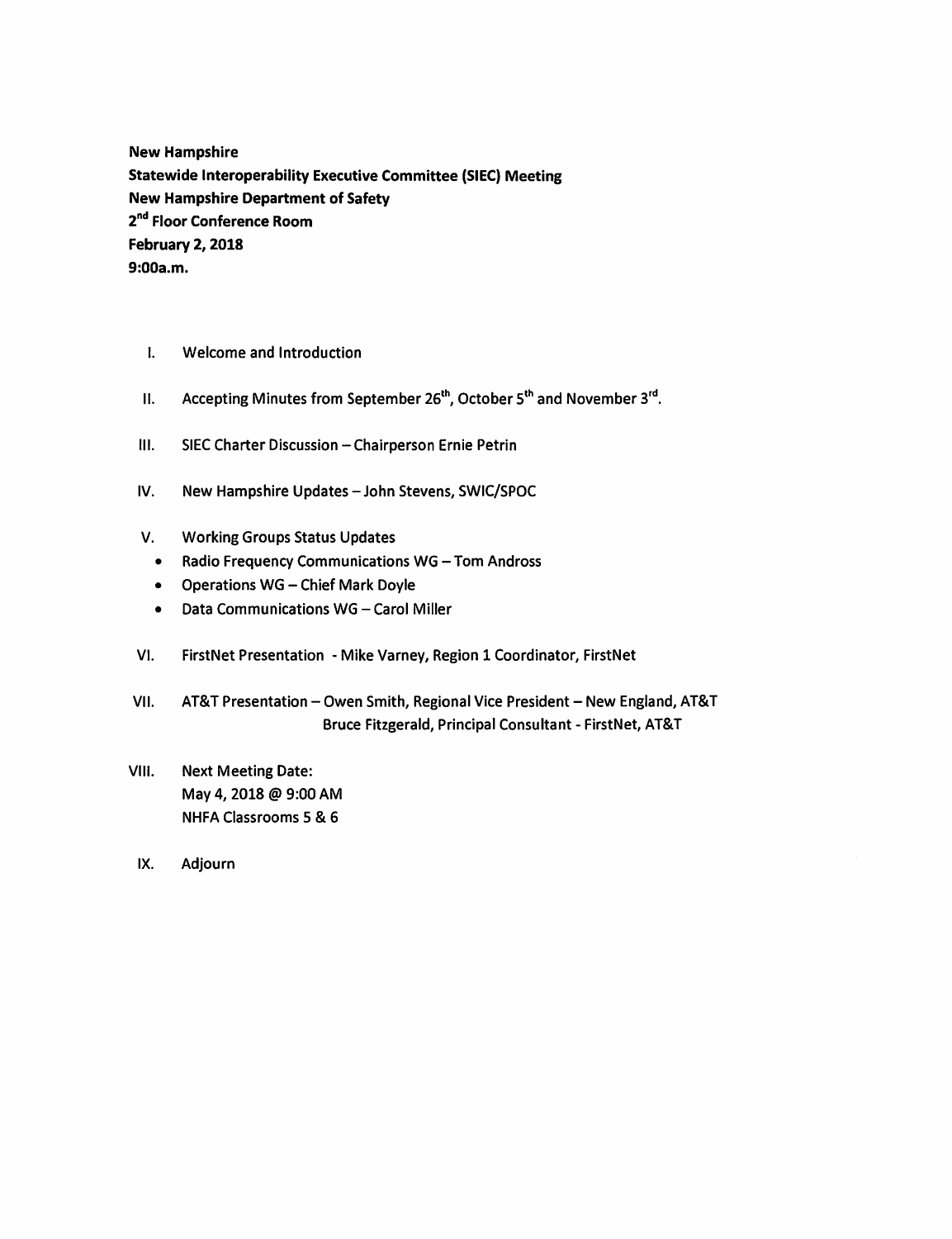**New Hampshire Statewide Interoperability Executive Committee (SIEC) Meeting New Hampshire Department of Safety 2nd Floor Conference Room February 2, 2018 9:00a.m.** 

- I. **Welcome and Introduction**  Meeting called to order @ 9:05 AM
- II. **Accepting Minutes from September 26th, October 5th and November 3rd**  A motion to accept the minutes was made by Dan Eaton and seconded by Chief Sitar. All voted in favor, the minutes were approved.

#### **III.** SIEC Charter Discussion - Chairperson Ernie Petrin

There were some additions made to the membership of the SIEC. A change was made to the Executive Management Group to match the charter: 8 members comprised of the 3 chairs of the working groups, the chair, vice chair and secretary of the SIEC, a representative of the legislature and the SWIC. The house bill has gone through the House of Representatives and has moved on to the senate. The Executive Management Group will meet after to discuss the possibility of adding Corrections to the membership.

### **IV.** New Hampshire Updates - John Stevens, SWIC/SPOC

The Office of Emergency Communications will facilitate a SCIP update workshop in March. The tentative dates are either March 27 & 28 or 28 & 29. SIEC members are encouraged to attend. FirstNet needs to be incorporated into the SCIP. In our last SCIP we established goals assigned to working groups, many of which have been accomplished. We will again set goals in our updated SCIP.

The state of CT is doing a COMM-L training April 9-11, and they have offered up seats for interested individuals. During the NHEDA conference there will be a meeting to discuss COMM-L candidates who are eligible for graduation. The NHEDA conference is April 9-11 at the Red Jacket Inn in Conway.

## **V. Working Groups Status Updates**

### • **Radio Frequency Communications WG** - **Tom Andress**

Six documents were sent by email to the SIEC regarding updated radio schemes and matrixes. Included was a Standard Public Safety Template Guideline. This guideline gives an explanation to how the zones and matrixes are built, and provides guidance on hot button topics regarding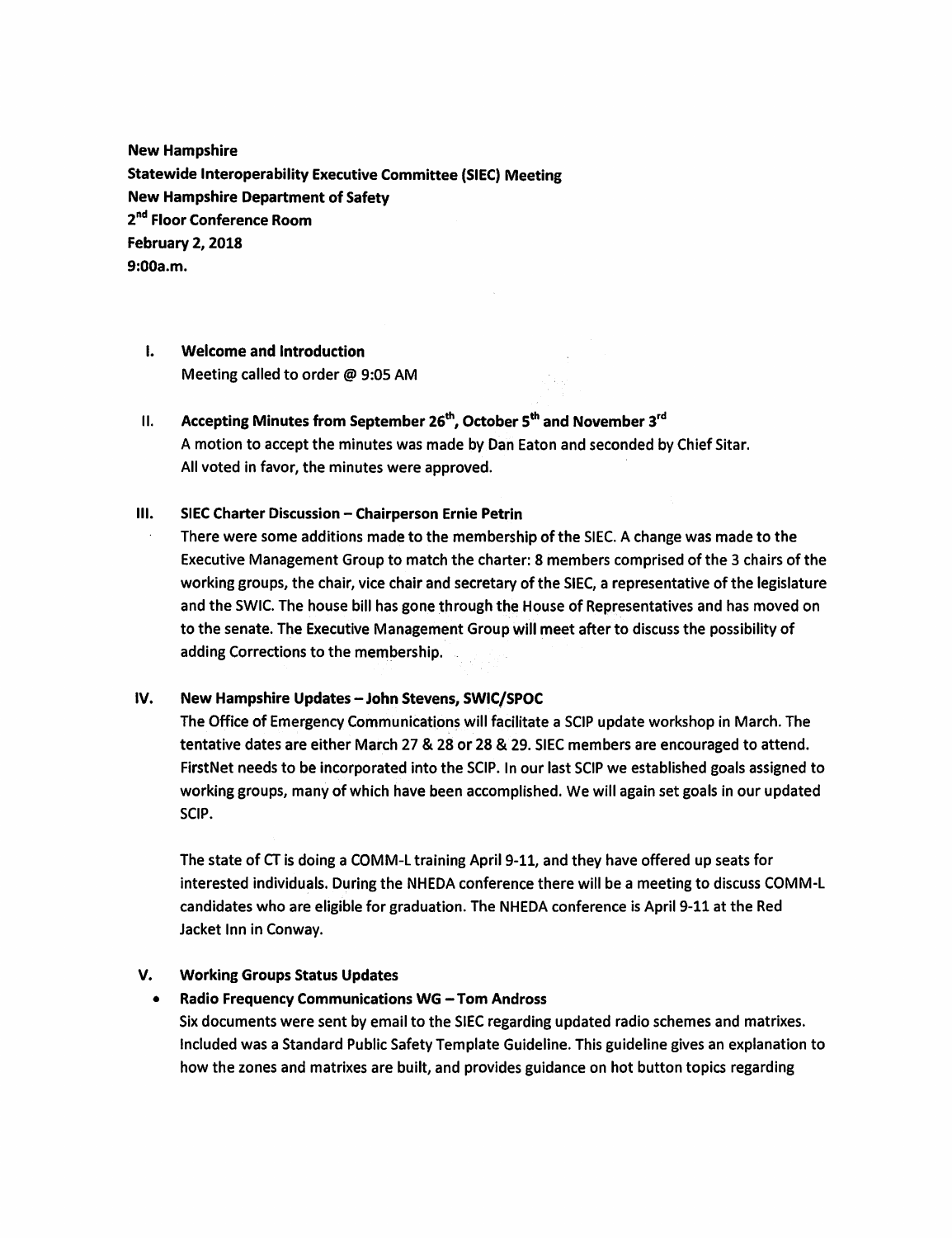channels. Encryption is also discussed in the document. John Stevens thanked the Radio Frequencies Working Group for efforts.

A motion to accept the documents was made by Chief Sitar and seconded by Mark Proulx.

Hanover Police received a new license in April, they will send updated information by the end of the day. How will ongoing additions be handled? DolT is working on a master database for those who need access to it. Can the SIEC approve as written, and authorize the work group to continue to manage the documents? There are concerns about the messaging being communicated to everyone. It was suggested that there be direction from the SWIC's Office, so that authorized individuals can receive proper changes.To have a memo go out from the SWIC's office concerning revisions. The general public should not be granted access to these documents.

All voted in favor. The documents are approved.

The working group has committed to meeting on the third Wednesday of **every** month. The work group will meet on February 21<sup>st</sup> at the Manchester airport.

• **Operations WG -Director Mark Doyle** 

The working group is waiting for the matrix to be finalized so they can develop a letter to be sent to the partners. They will sit down to get a memo from the SWIC's office to send out, which will also be forwarded to members of the SIEC to send out.

### **Data Communications WG - Carol Miller**

The working group met with AT&T oh January 26th, Mike Varney updated us on progress. There will be one deployable which will be stationed in the north, and two co-managed vehicles. Other topics discussed included onboarding, training, bring your own device, tier 1 and 2 users, device applications, etc. Bruce Fitzgerald and. Lisa Benincasa are New Hampshire's Principal Consultants. They will meet with public safety to promote and sell, and will be available to meet regionally. Coverage requests should be sent to AT&T for evaluation. There will be 48 new sites, 14 in Coos. AT&T currently has 335 sites in the state. More sites will be developed in the coming years. Site approval may be a challenge, the Department of Resources and Economic Development will work on scheduling a meeting to address possible challenges. Regular meetings will occur between the working group and AT&T/FirstNet.

### **VI. Owen Smith, Regional Vice President-New England, AT&T**

Owen spoke about AT&T's presence in New Hampshire. AT&T has 200 employees in the state, and has invested 20-25 million in the state. Their business offices are located in Nashua and Bedford.

### **VII. FirstNet Presentation** - **Mike Varney, Region 1 Coordinator, FirstNet**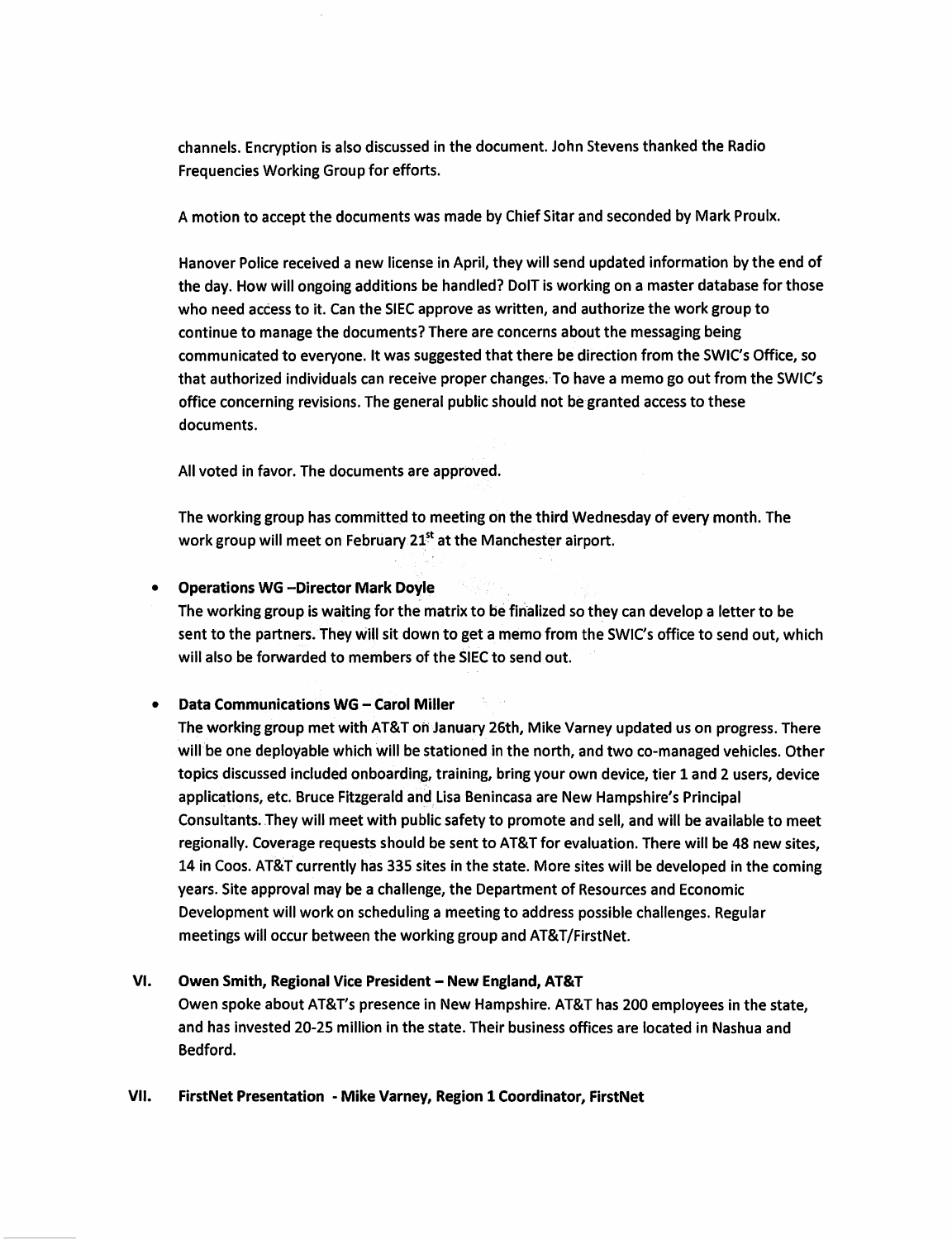Mike introduced AT&T and FirstNet individuals present: Bruce Fitzgerald, AT&T Lisa Benincasa, AT&T MaryBeth Thomas, AT&T Jeff King, FirstNet Joseph Cusato, AT&T Robert Klein, AT&T

All 56 states and territories have opted in. 2018 will focus on the buildout, driving innovation, securing emergency communications, and consultations with public safety. The core will be available in March.

# VIII. AT&T Presentation - Bruce Fitzgerald, Principal Consultant - FirstNet, AT&T

Priority and preemption will be available in March. Their goal is to provide coverage to 99% of population in USA. AT&T has included all of their bands in the FirstNet network. They have 500+ deployables, and are adding 72 dedicated to public safety. Specific to NH they will provide 1 deployable owned by AT&T and 2 owned by the state. Public safety users will be the only ones on the core. A question was asked to why do they need priority and preemption when they're the only ones on the core? You need it for the tower. All users will utilize the same towers, via airwaves. The core site at the cell site/tower will route traffic differently, FirstNet SIM card users will route to the public safety core, commercial users go to the main AT&T core. A question was asked if it's true that preemption doesn't take place until 8,000 users on a site? There is no set number, an algorithm determines this. Consumers 911 call will still go through. A question was asked, what happens when thousands call in to 911? Voice uses a minimal amount of bandwidth, so that shouldn't be a problem. It's the data streaming that consumes the bandwidth. AT&T has 140 MHz in NH. How will interoperability be handled in terms of cross border, with LMR, with other carriers which comprise mostly of public safety, and with other AT&T subscribers? Interoperability with other carriers and current AT&T commercial users will continue to exist peacefully. If there is an application only available on the FirstNet store, where a third party will be developing said application, they are unsure. In regard to the border with Canada, where AT&T has roaming agreements the roaming fees will be waived. AT&T has augmentation for LMR, but it is not a replacement. They have Push-to-Talk but not MCPTT. Will non-public safety users have access to band 14? If they have a chip, yes. This supports the financial model.

Break called at 10:28 AM Reconvened at 10:40 AM

/

AT&T's FirstNet rate plans are competitive. They have a nationwide contract through NASPO. They are currently working with the state purchasing office to execute a statewide contract. Individuals will be able to purchase off of this contract. There will be a New England rate, and it will be coming in the next couple of weeks. Rates will vary based on unlimited talk, text and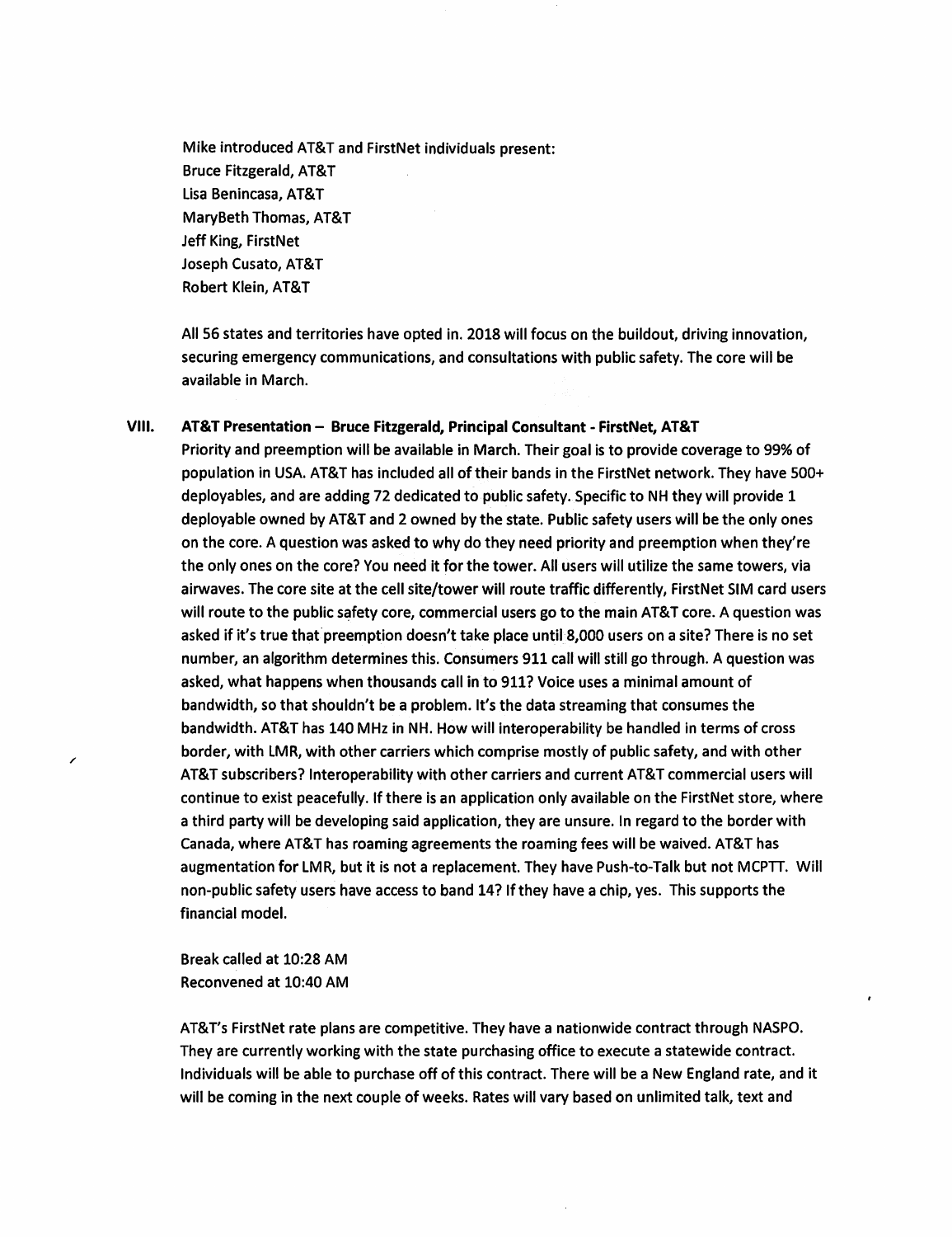data, tethering, or pooled plans. Volunteer first responders can have an individual plan. The municipality or agency has to sign on to FirstNet. The town has to buy in, but doesn't necessarily have to pay for the plans. What if a volunteer firefighter signs up, and wants his family on his plan too? The first responder will get the FirstNet phone and plan, the rest of the family gets a traditional AT&T phone and pricing. They are offering unlimited talk, text, and data for \$40 per month. As well as some 99 cent pricing for phones. They want to work with you to determine what your needs are. All municipalities will all be able to purchase off the state plan. Can we port in our numbers? Yes, and they will offer an incentive to switch carriers such **as a** one-time credit. Have the primary and extended primary user definitions been set? The list is evolving in terms of where people fall in. Who is vetting this list? FirstNet will come to John Stevens and work with the SIEC. FirstNet should be the arbiter. The lists will be shared with John. Will we be able to bring our own devices? Maybe, it depends on the phone. If it's not possible, they will offer incentives. Will they be vetting CAD software that public safety is currently using? If your vendor wants to be vetted they can go through the process.

FirstNet is available now because of the all-band solution. They will have a dedicated public safety core available in March, and dedicated customer service available in June. The band 14 overlay requires structural analysis at each site. The first sites to have band 14 will be available in March. The portal features the progression. There is the ability to see signal levels "dvm level". There will be 48 new sites, and there are 335 existing sites. Beyond 5 years incremental coverage will be increased. The map in the portal has planned sites, and they are developing more detailed maps. Will there be a specific date associated with each site? As they materialize, AT&T will communicate with John and the Data Communications Working Group. Will the 48 towers be in underserved areas, and is there a priority structure? The sites will be worked simultaneously.

- IX. Next Meeting Date: May 4, 2018 @ 9:00 AM NHFA Classrooms 5 & 6 ·
- X. Adjourn

A motion to adjourn was made by Dan Eaton and seconded by Chief Sitar @ 11:35 AM.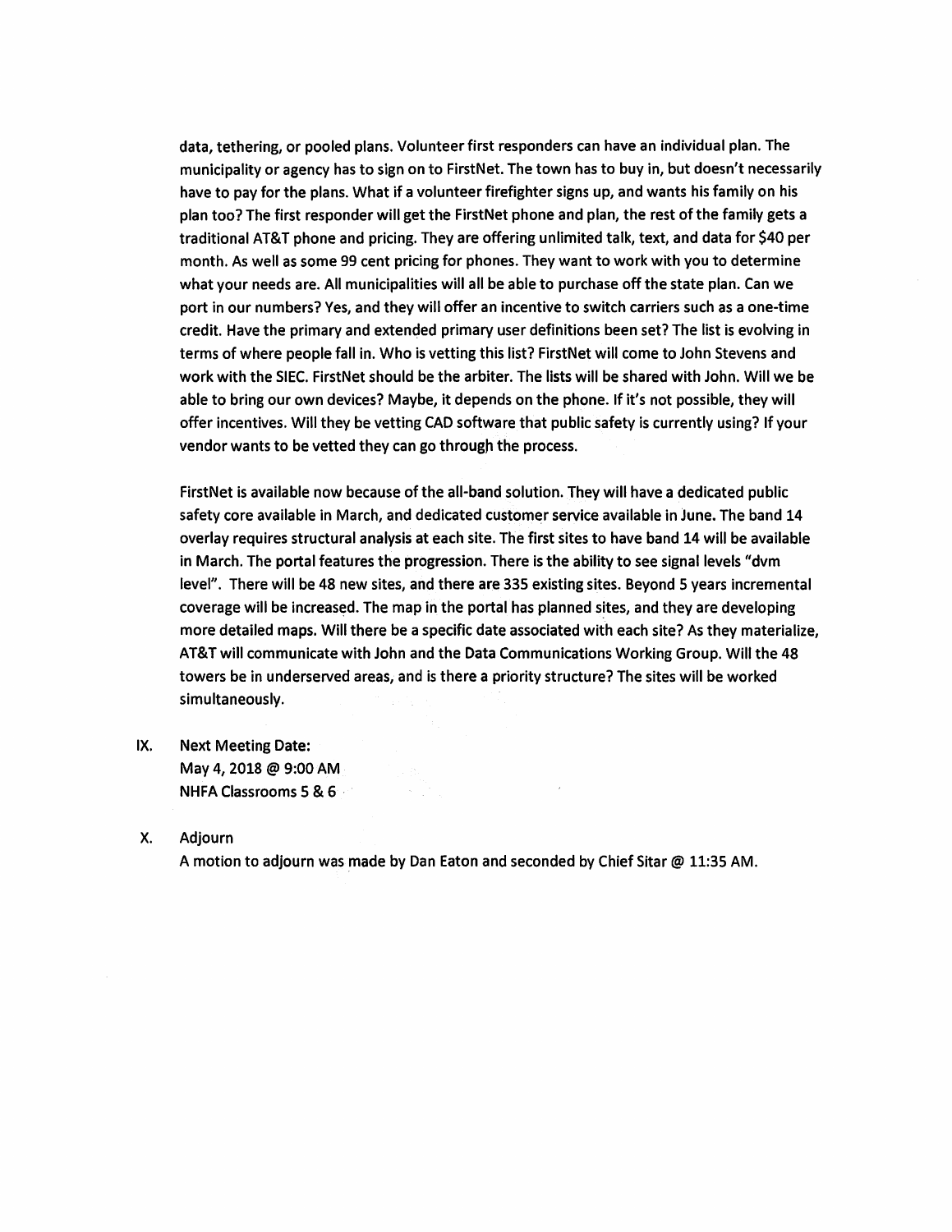

*North Country Interoperability Consortium www.northcountryinterop.com* 

*February* 7, *2018* 

*Lincoln Police Department (town offices)* 

 $\triangleright$  Introductions

# *Agency information*

- NHDOS
	- $\rightarrow$  NH911
		- Mapping
		- Operations/Training
		- Commission
	- $\rightarrow$  NHHSEM
		- Franconia Notch Response Plan workshop scheduling
	- $\rightarrow$  Office of Interoperability
	- $\rightarrow$  SIEC
		- FirstNET
			- *Presentation- AT&T*
- $>$  NHEDA
	- $\rightarrow$  Conference
	- $\rightarrow$  Standards

Outstanding/upcoming issues

*Roundtable/local issues* 

*Next meeting date* & *location*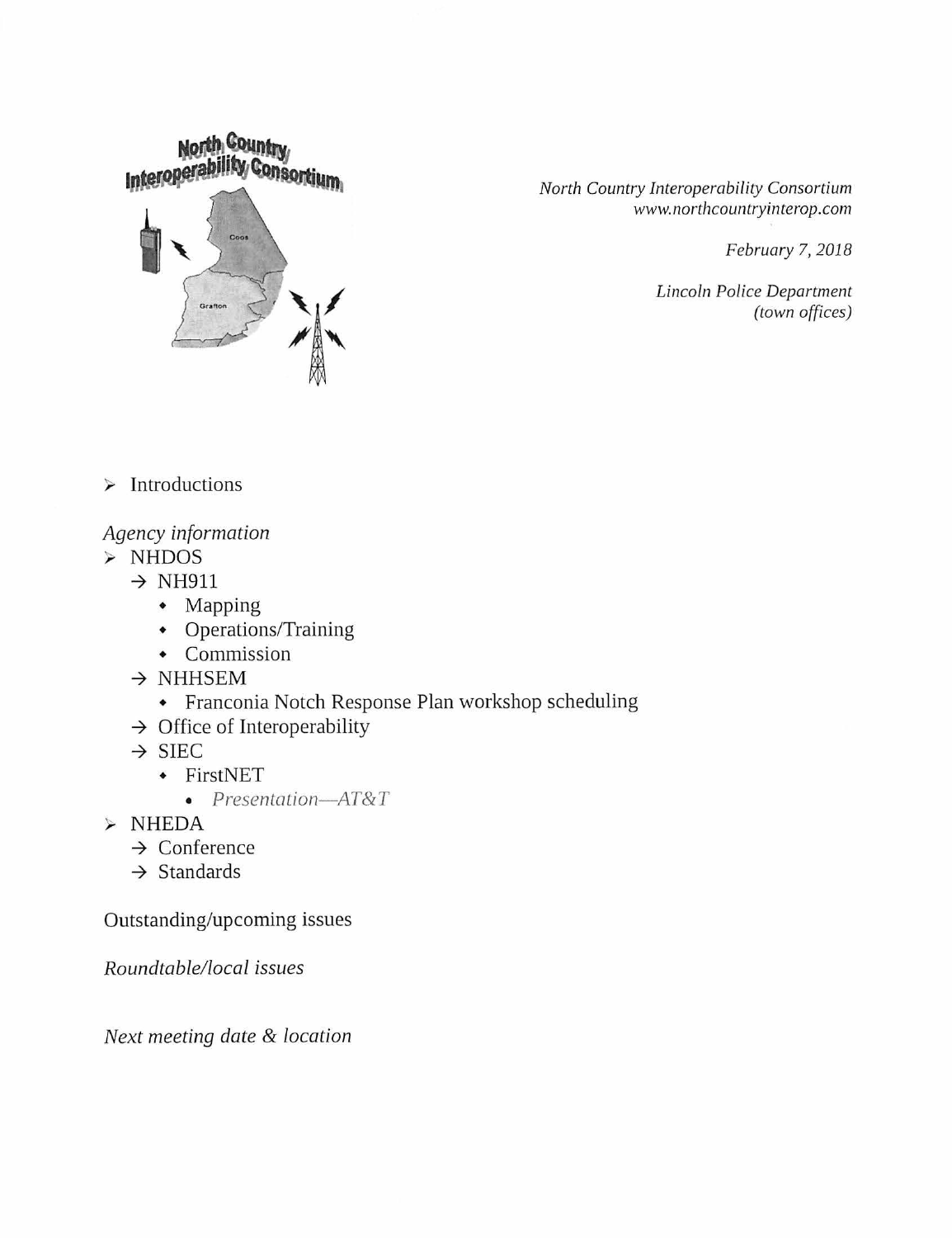Monday, February 12 1:00-3:00 PM NH Fire Academy Classroom 5

Data Communications Expanded Working Group Meeting with AT&T

 $\overline{a}$ 

 $\ddot{\phantom{a}}$ 

 $\ddot{\phantom{0}}$ 

 $\ddot{\phantom{a}}$ 

# Agenda

 $\ddot{\phantom{a}}$ 

- Review 48 site locations
- Discuss secondary site locations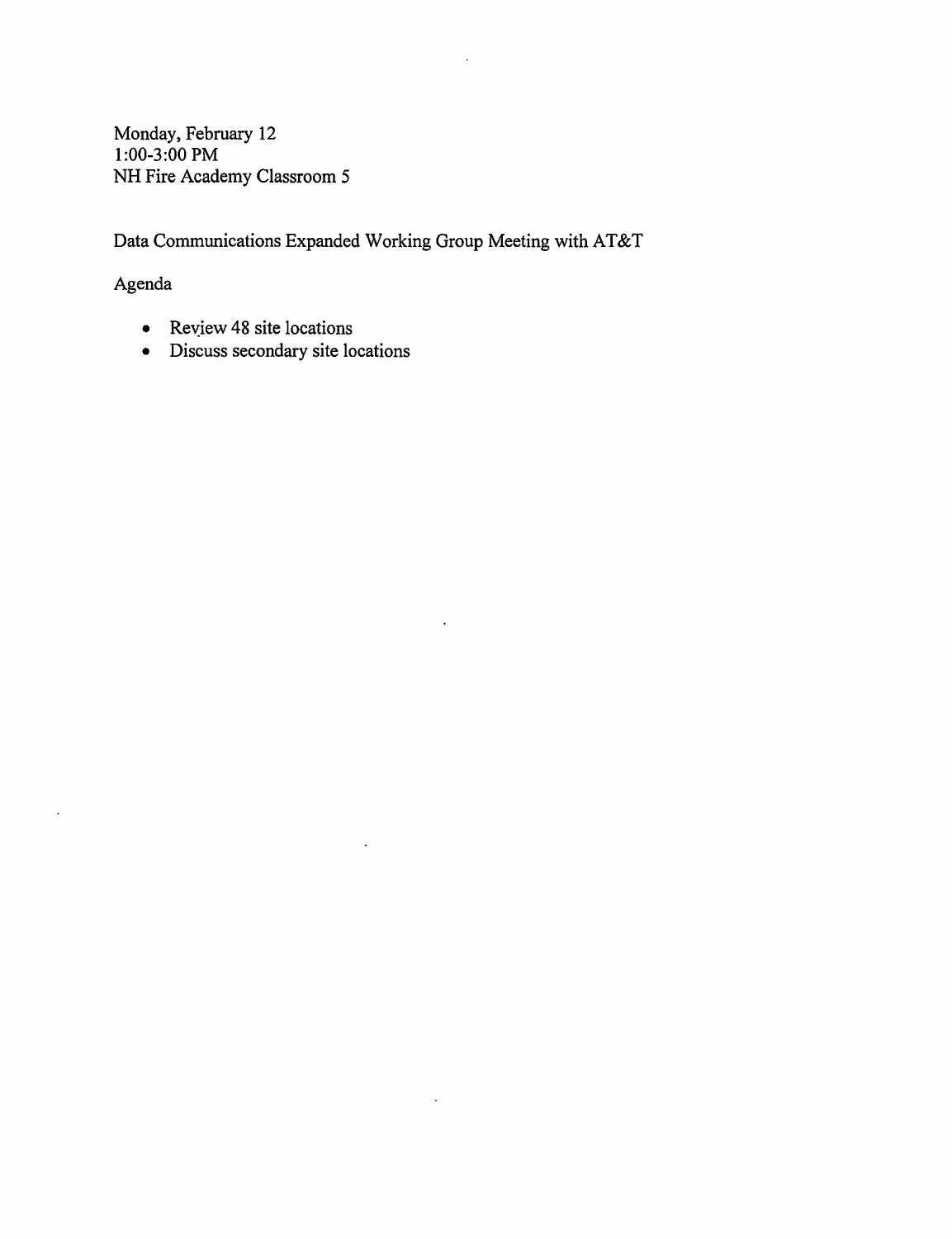## **NH STATEWIDE INTEROPERABILITY EXECUTIVE COMMITTEE RADIO FREQUENCIES WORK GROUP**

### **February 21, 2018 Meeting**

1:30 PM Administrative Office Boardroom Manchester-Boston Regional Airport Manchester, NH

Attendance Sheet: Tom Andross

Meeting opened at 1:35 PM by Chairman Tom Andross.

## **Radio ID Numbers:**

\*NH DHHS Emergency Services Unit has cache of P-25 portable radios

\*Supply of "suitcase" SO-watt "base radios primarily assigned to the Regional Public Health Networks  $*$ ID series number:  $6300 - 6399$ 

\*Attorney General's Drug Task Force radio ID numbers need to be identified. Jim Kowalk will check

\*Town & County ORI assignments:

- \*no other additions
- \*Mutual Aid Districts numbers added to the project based on the approval vote at the previous SIEC meeting

# **RadioNet Matrices:**

\*SIEC authorized SWIC & Frequencies WG to maintain matrixes with updates as needed & publish same \*Rick Todd requested clarification on naming of the Farmington FD radio channel utilized by northern

Strafford County agencies {Skip Christenbury had recommended "Strafford North"}

\*Discussion on current radio frequencies & tones for Berlin FD

- \*Discussion on current Lebanon FD radio frequencies
- \*NH DNCR nomenclature has changed
- \*Manchester-Boston Regional Airport law enforcement mutual aid portable & mobile repeater frequencies for addition to matrices
- \*Discussion on potential interference with Cheshire Cty. Sheriff's Dept. special ops repeater input & the Airport's 3-watt repeater
- **\*Committee will follow-up on the Cheshire Cty. concern with MOU matrices wording**
- \*EMSNet matrix appears all set
- **\*Once Berlin FD frequencies finalized an updated set of matrices will be sent to the Radio Shops covering New Hampshire agencies. (Jon Goldman will coordinate the mailing)**
- \*Discussion on "400 -900" matrices.
- \*Manchester & Nashua Communications met with SWIC & Chairman Andross regarding the 700 800 MHz frequencies. lnterop channel labeling will follow the NiFOG format
- **\*Chairman Andross recommended Manchester** & **Nashua develop an** "H" **Bank 700** & **800 MHz plan for standardization**

**\*Future meeting discussion of "ground-to-air'' radio frequencies** 

**\*Future meeting discussion of standardizing programming of the 3 "State" caches of portable radios**